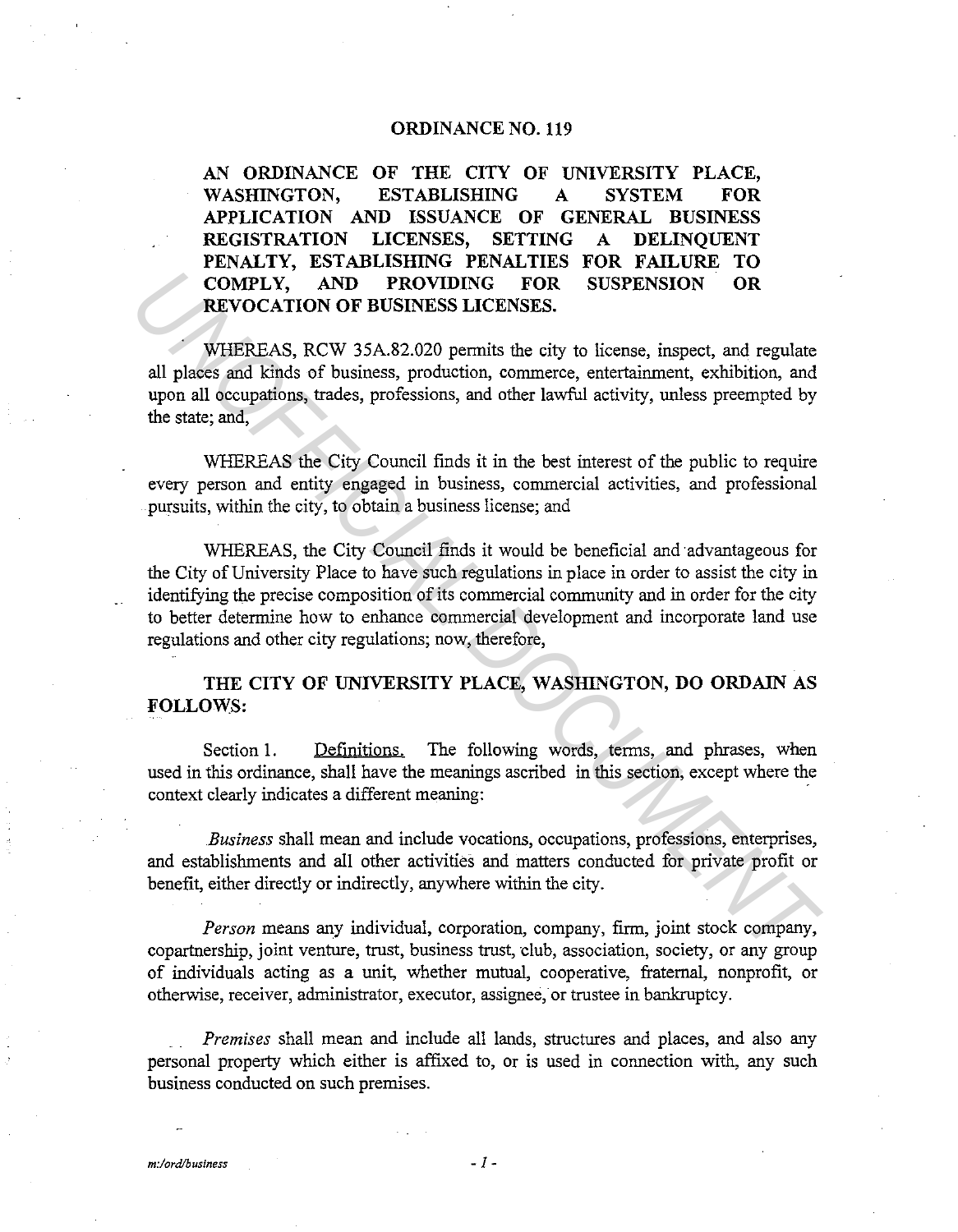Section 2. Business License Required. No person shall transact, engage in or carry on any business, trade, profession, occupation, calling or activity without first having been issued a business license unless such activity is exempt as provided in Section 5.

Section 3. Separate Licenses Required. A separate business license shall be obtained for each separate location within the city at which the business is conducted. A separate business license shall be obtained for each different and discrete business conducted within the city by any person, whether at the same location, as another licensed business.

Section 4. Change in Nature or Location of Business. Each business license shall authorize a particular type of business at the designated location. Any change in the nature of the business shall necessitate a new application for a business license. A change of location shall be reported in writing to the city clerk within ten  $(10)$  days of the change and, if in compliance with zoning and business regulatory ordinances, the existing business license shall be transferred to the new location. **Example 10** bothings in the obtained for each different and discrete business conducted within the city by any preson, whether at the same location, as another licensed business.<br> **UNOFFICIAL DOCUMENT CONCUMENT CONSULTS:** 

Section 5. of this ordinance: Exemptions. The following shall be exempt from the provisions

A. Casual or isolated sales made by persons who are not engaged in the ongoing business of selling the type of property involved, providing that not more than four (4) such sales events are made during any tax year.

B. Businesses where the sale or contract for services occurs on business premises outside of the city and the only event occurring within the city is the mere delivery of the goods or services to the customer or client.

C. Minors engaged in baby-sitting, delivery of newspapers, lawn mowing, car washing, and similar activities.

D. Any instrumentality of the United States, State of Washington, or any political subdivision thereof, with respect to the exercise of governmental functions.

E. All special events sponsored by the city, but not to include participating commercial peddlers.

F. Non-profit organizations, including but not limited to religious, civic, charitable, benevolent, non-profit, cultural or youth organizations.

Section 6. Processing Procedure. The City Clerk shall issue registrations in the name of the cify to all persons qualified under the provisions of this article and shall: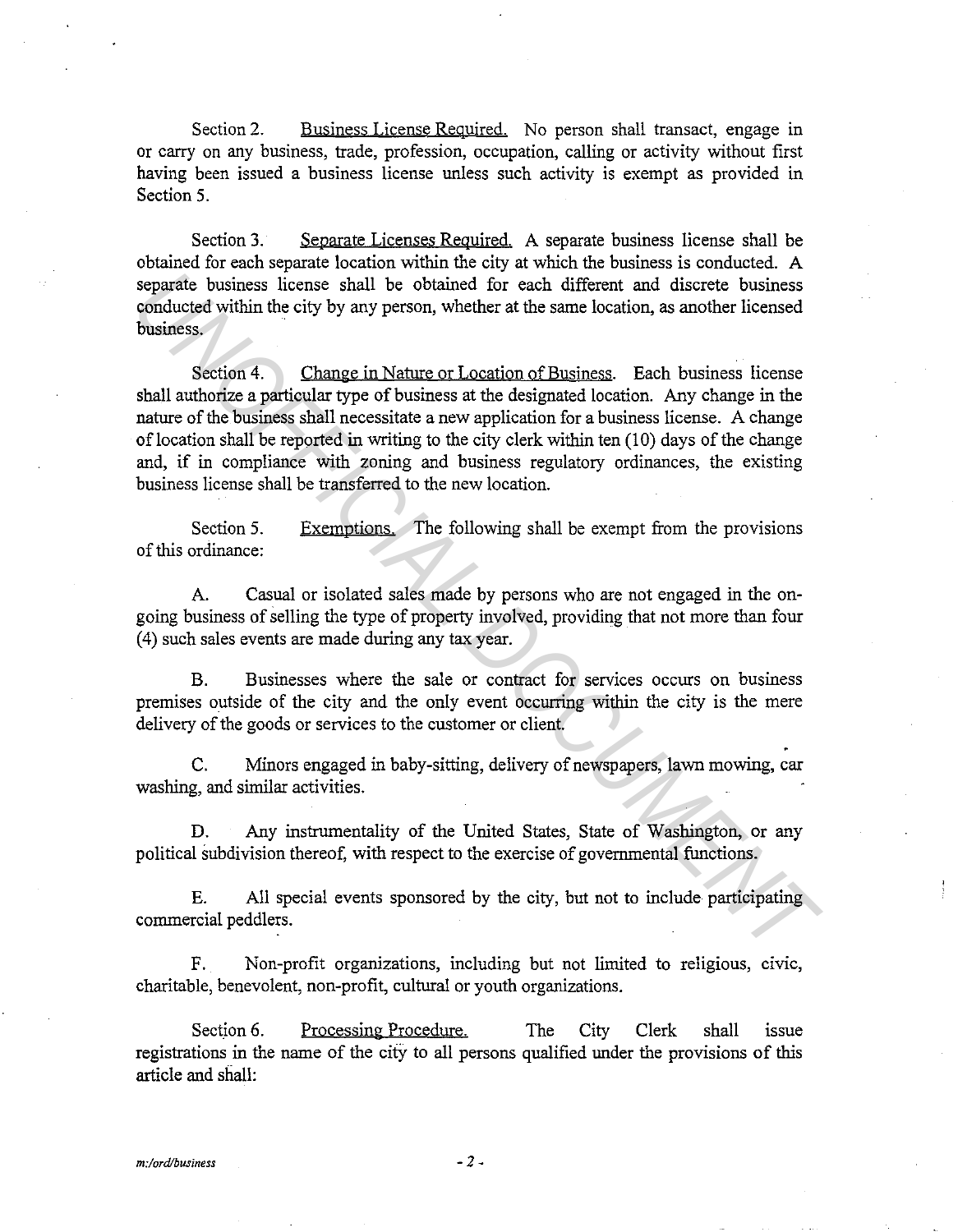A. Adopt all forms and prescribe the information required to implement this ordinance.

B. Submit all applications to the Planning & Community Development Department, Planning Division and Building Division, the Police Department, and/or the Fire District, as necessary, for their endorsements as to compliance by applicant with all city regulations which they have the duty of enforcing.

C. Notify any applicant of the acceptance or rejection of this application and shall, upon denial of any registration, state in writing the reason for rejection and the process for appeal.

D. Deny any application for registration upon written findings that the granting would be detrimental to public peace, health, or welfare, or that such application for registration is not in compliance with any applicable city regulation.

E. When any such registration is denied, the applicant may appeal such decision to the Hearing Examiner pursuant to the process described in Section 17.

F. When the issuance is denied, and any action instituted by the applicant to compel its issuance, such applicant shall not engage in the business for which the registration was refused unless or until the registration is issued pursuant to an administrative or judicial judgment.

Section 7. Inspections - Right of Entry. The City Clerk, or designee, or authorized representative of the Planning & Community Development Department, specifically including the Code Enforcement Officer, the Police Department, or the Fire District, are authorized to make such inspections of licensed premises and take such action as may be required to enforce the provisions of any business license or regulation ordinance. **Example the set of the set of the acceptance of the set of the set of the set of the set of the set of the product and the process for especial.**<br>
D. Deny any application for registration wom written findings that the gra

Section 8. Term of License. All business licenses shall be effective for the calendar year of issuance. Licenses issued during a given calendar year shall be effective from the date of issue until December 31 of the same year. Unless renewed, as provided in this ordinance, each business license shall expire and be of no force or effect on January 01 of the following year, unless sooner revoked as provided in this ordinance.

Section 9. Renewal of License. All business licenses shall be renewed on or before January 1 of the calendar year of issuance, if the business is to be continued. Application for renewal shall be made on forms prescribed by the City Clerk.

Section 10. Posting of License. It shall be unlawful for any person to engage in business at any location within the city without posting and displaying, prominently and in clear view, the valid business license authorizing such business at such location.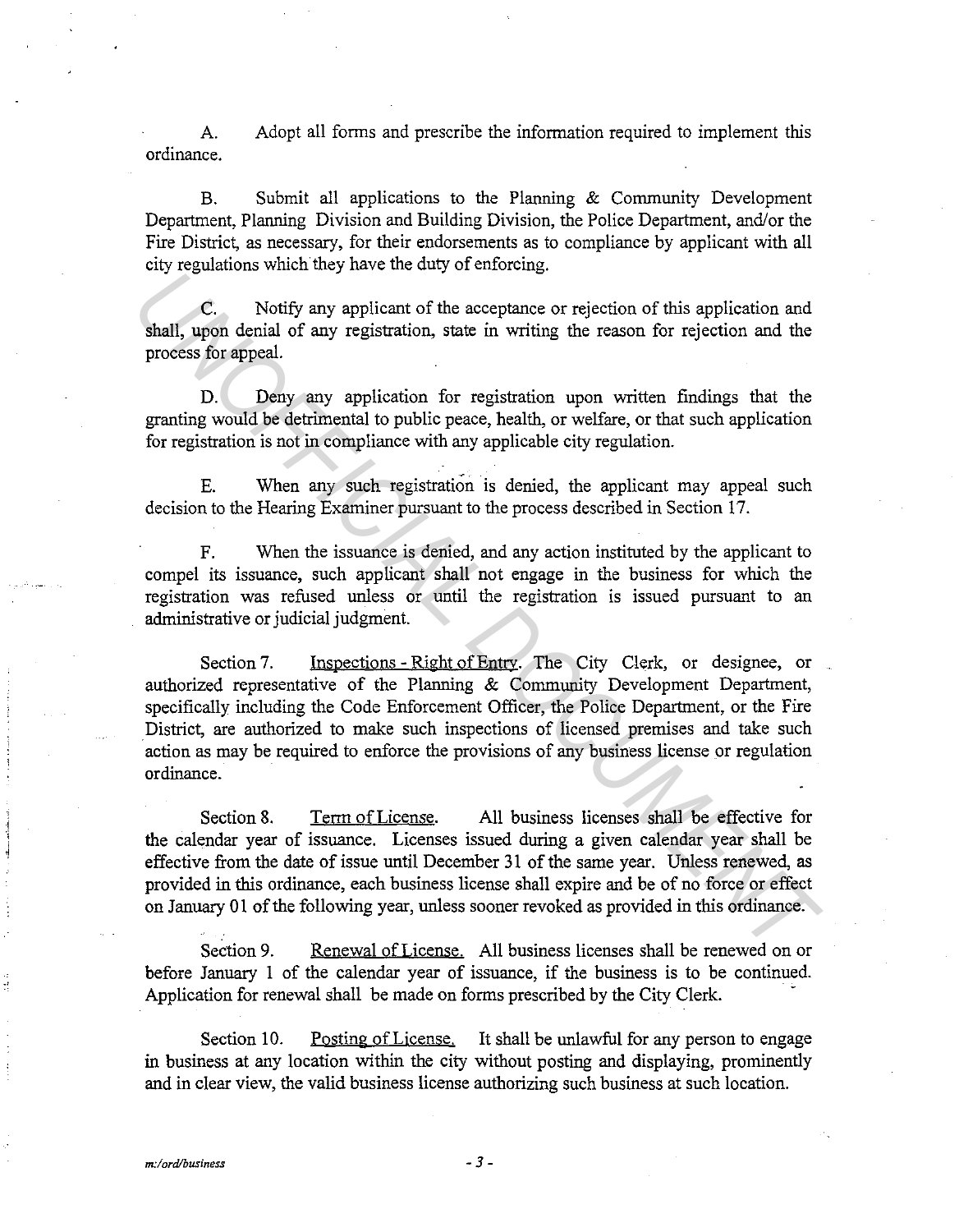Section 11. Penalty for Late Application. Any applicant or licensee who shall fail to make application for an original business license, or for renewal of an existing business license prior to January 30 of the applicable year, shall be subject to penalty computed as follows:

A. Delinquent from one (1) to thirty (30) days inclusive: a penalty of \$10.00.

B. Delinquent from thirty-one (31) days to forty-five (45) days inclusive: a penalty of \$20.00.

C. Delinquent for more than forty-five days: a penalty of\$50.00.

Section 12. Penalties and Violations.

A. *Criminal Penalties.* Any person violating or failing to comply with any of the provisions of this article may be punished by a fine of not more than \$5,000.00 or imprisoned for not more than twelve months, or both, for each day or part of a day during which the unlawful act or violation occurs. The person may also be ordered to discontinue the unlawful act or correct the violation.

B. *Civil Penalties.* Any person who fails to comply with the provision of this article is, in addition to any criminal penalties, subject to a maximum civil penalty of \$5,000.00 for each day or portion of the day that the violation continues.

C. *Other Legal Remedies.* Nothing in this article limits the right of the city to pursue other lawful, criminal, civil or equitable remedies to abate, discontinue, correct or discourage unlawful acts under or in violation of this article.

Section 13. Mailing of Notices. Any notices required by this ordinance to be mailed to any registrant or applicant shall be sent by ordinary mail, addressed to the address of the registration or applicant as shown by the records of the city clerk, or if no such address is shown, fo such address the city clerk is able to ascertain by reasonable effort. Failure of the registrant or applicant to receive such mail notice shall not release the registrant or applicant from any fees or penalties thereon, nor shall such failure operate to extend any time limit set by the provisions of this article. *U.* Delinquent from thirty-one (31) days to forty-five (45) days inclusive: a<br>penalty of \$20.00.<br>C. Delinquent for more than forty-five days: a penalty of \$50.00.<br>Section 12. Penalties and Yiolations.<br>Section 12. Penalti

Section 14. Revocation: Suspension: Denial. this ordinance may be revoked, suspended, or denied for any one or more of the following reasons: A registration issued under

A. Failure to comply with any federal, state, or local laws or regulations;

B. Failure to comply with any of the terms and conditions imposed by the city on the issuance of the registration;

l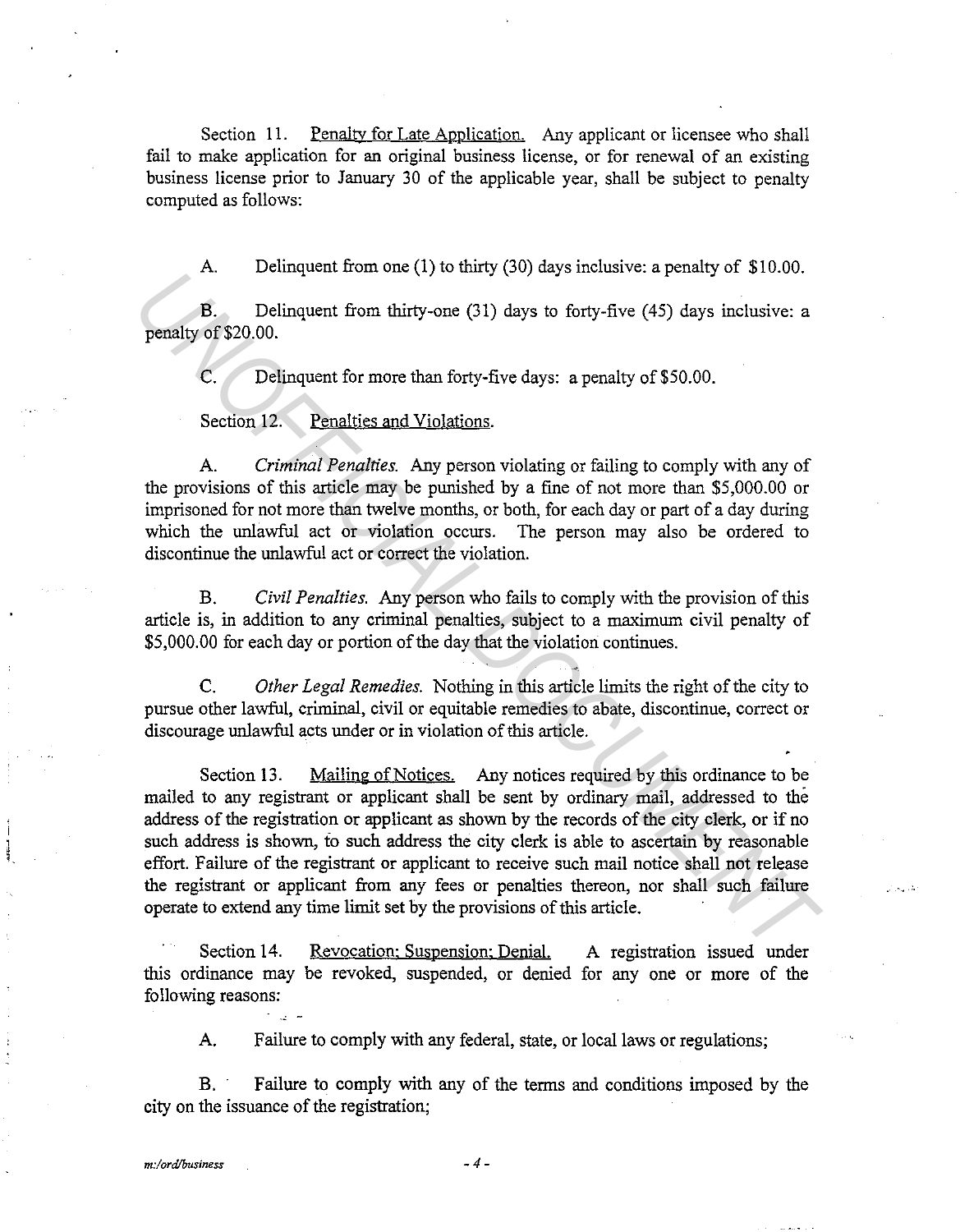C. Failure to operate the business or activity in accordance with any federal, state or local law or regulation;

D. Conduct of the business or activity in a manner which endangers the public health, welfare, or safety;

E. When the registration was procured by fraud or false representation of facts;;

F. When the registration was issued through mistake or inadvertence;

G. When the registration application contains false or misleading statements, evasions or suppression of material facts;

Section 15. Effect or Registration Denial. Revocation or Suspension. If any registrant has a business registration denied or revoked for any reason, a new business registration shall not be granted to the registrant and/or any entity in which the registrant has an ownership interest for a minimum period of one year from the date of such denial or revocation and all business activity shall immediately cease from the date of such denial or revocation. The City Clerk may suspend a license for no more than six months. During the period of any suspension, all business activity shall cease.

Section 16. Notice of Hearing. Prior to suspension or revocation of a registration under this ordinance, the registrant shall be notified in writing of the grounds for suspension or revocation of the registration. Suspension or revocation of the registration shall occur ten days after the date of the notice of suspension or revocation unless such action is appealed by registrant in the manner described in this ordinance.

Section 17. Appeal Period. A registrant under this article must appeal the decision for revocation, suspension or denial within ten days of receipt of the notice of revocation, suspension or denial by filing a notice of appeal with the City Clerk. Upon receipt by the city clerk of the appeal notice, a hearing shall be held before a hearing examiner designated by the city. Notice of the hearing shall be given to the appellant at least ten days prior to the hearing. At such hearing, the appellant shall be entitled to be heard and introduce evidence on his or her own behalf E. When the registration was procured by fraud or false representation of<br>**facts**;<br>**The act of the registration** was issued through mistake or inadvertence;<br>**C.** When the registration application contains false or misleadi

Section 18. Decision of the Hearing Examiner. The decision of the hearing examiner shall be rendered within five days of the close of the hearing. The decision shall be in writing and shall:

A. Affirm the City Clerk's decision; or

B. Revise or modify the City Clerk's decision.